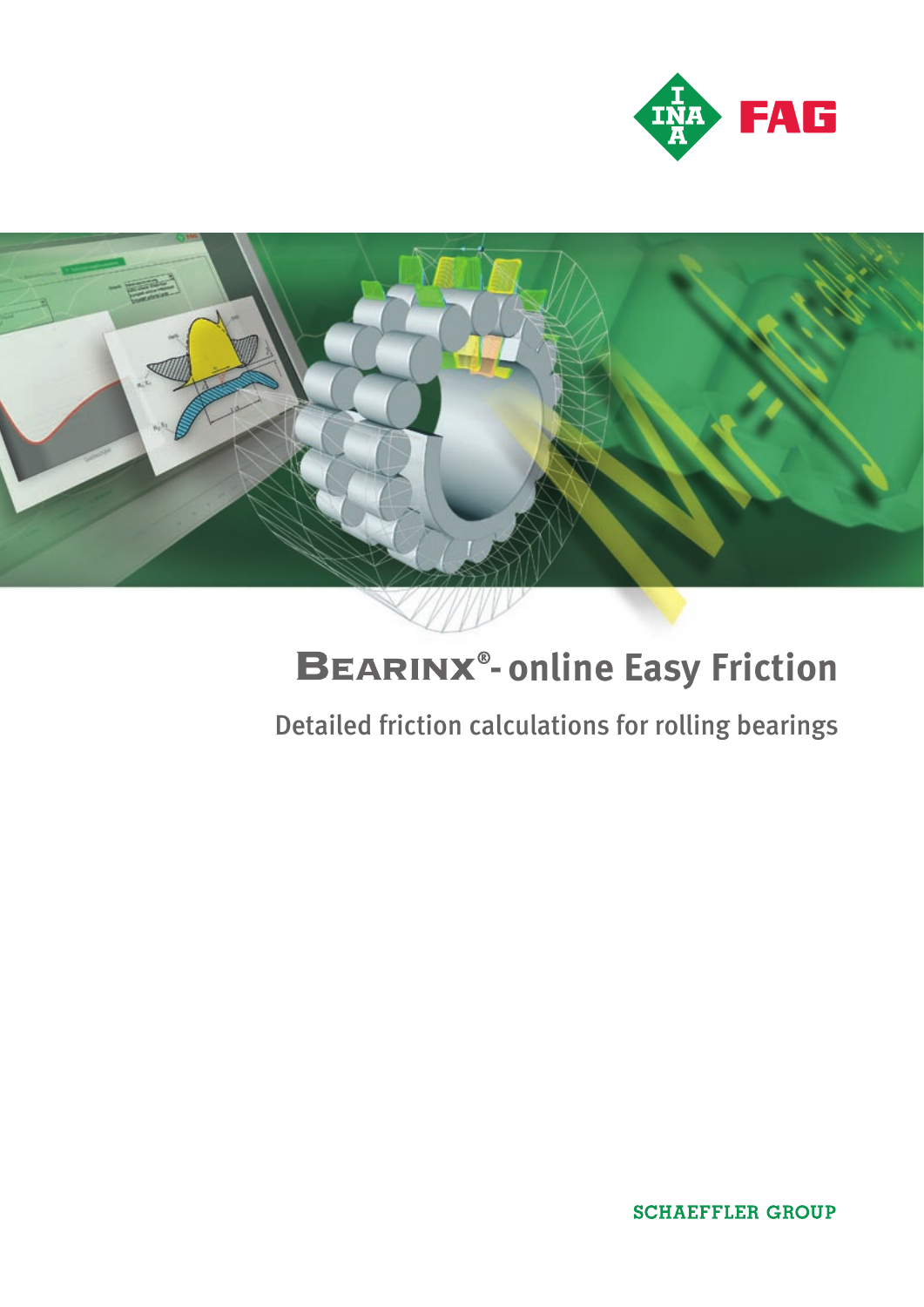### BEARINX<sup>®</sup>- on line Easy Friction

### Detailed friction calculations...

Other calculation tools currently on the market usually make use of highly-simplified calculation methods. These methods usually ignore the tilted position of bearings resulting from shaft deflection as well as the elastic behavior of rolling bearings and contacts. The friction is calculated only by using approximation methods, whereby the results provide hardly any or only approximate values for real applications.

#### **A new addition to the proven Bearinx® family**

With the Bearinx®-online "Easy Friction" module you can now determine the friction values of Schaeffler rolling bearings according to a detailed procedure. And of course, this procedure takes the internal load distribution with the contact pressures on the raceways and ribs with the actual rolling element profiles into consideration.

The new module is based on a friction calculation theory that is based on physical algorithms that have been confirmed by a series of comprehensive values from tests. Furthermore, bearing life is also calculated according to ISO/TS 16281.

The algorithms in Bearinx®-online Easy Friction take the following parameters into account in particular:

- Losses in rolling and sliding contacts
- Losses in the load-free zone
- Churning losses
- Seal friction.

Since the module is embedded in the "parent software" Bearinx® used at Schaeffler, other typical influencing factors are also taken into consideration:

- Radial and axial load
- Tilting of the bearing rings
- Lubricant (viscosity class)
- Temperature



Accurate in every detail: Even the contact pressure on every single rolling element is considered in the calculation

- Precise internal geometry of the bearings
- Internal clearance
- Profiling of bearing components
- Rib geometry.





Stribeck curve Elasto-hydrodynamic (EHD) contact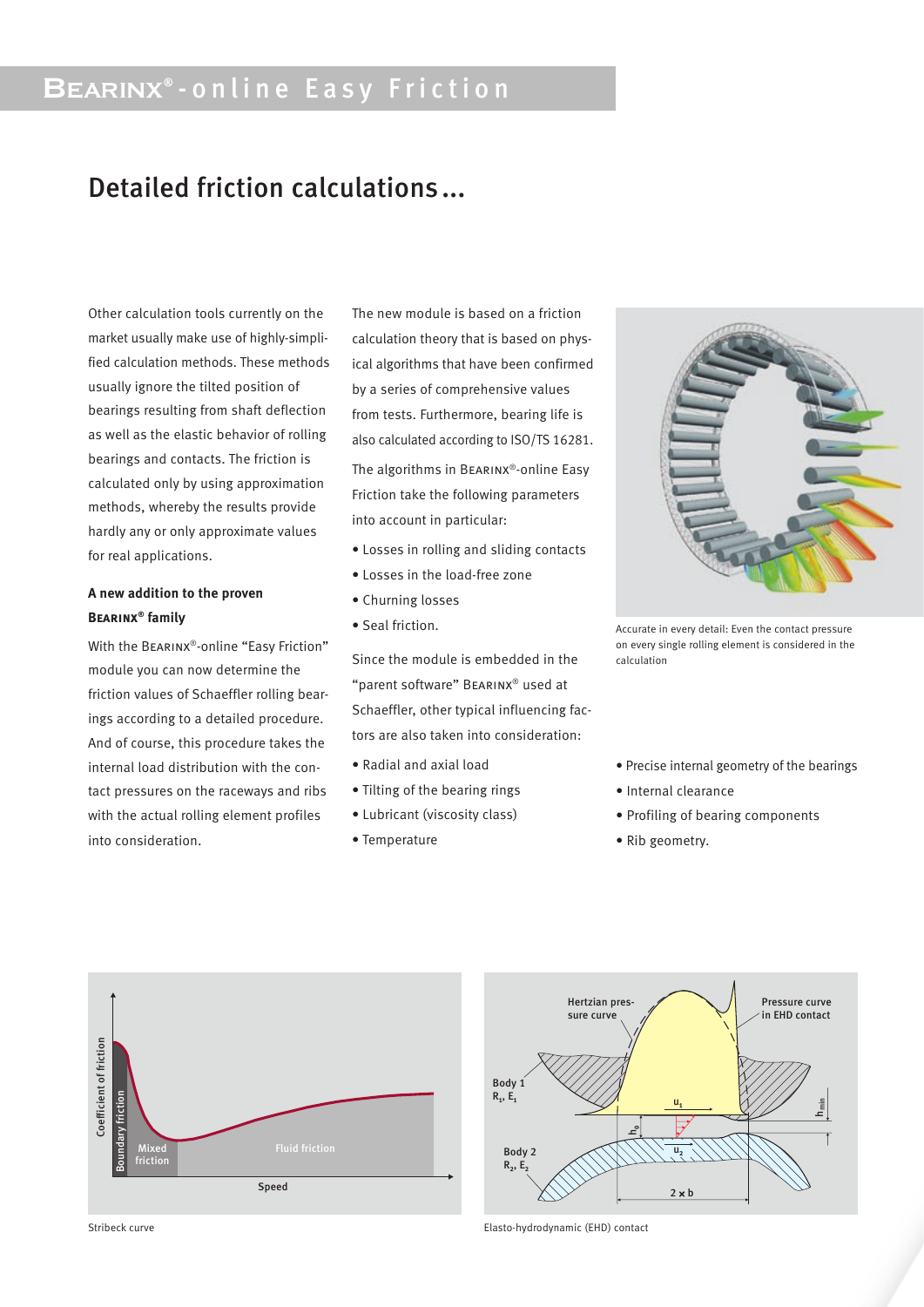### ...with self-explanatory menu navigation

#### **Intuitive user interface**

The self-explanatory menu navigation enables users to enter data quickly and easily for modeling (Figure 1), selecting bearings (Figure 2), and operating conditions. The bearing arrangement for the elastic shaft system can either be modeled with a locating/non-locating bearing support or as an adjusted bearing arrangement. The geometric data of INA and FAG rolling bearings is easily loaded from an integrated database. The user enters the operating data such as the loads on the shaft system, the shaft speed, the internal clearance class and axial preload of the rolling bearings. Details about lubrication and cleanliness complete the data entered into the system (Figure 3).

#### **Fast comparisons of friction in various bearing support concepts**

Various bearing support concepts can be compared quickly and easily by exchanging the bearings in the model. This enables the user to find an efficient bearing arrangement with optimized

friction characteristics. All input data can be saved locally. This enables any relevant changes to an existing design to be made quickly without having to enter the data twice. Furthermore, any saved files can be exchanged with Schaeffler's Engineering Service in order to produce an optimum bearing design. Calculations are carried out on the Schaeffler Group's powerful calculation servers. The most important results are displayed immediately in a results window (Figure 4). In addition, the input data and the calculation results are documented in a PDF file (Figure 5).

#### **Bearing types suitable for calculation**

The following bearing types are suitable for calculation using Bearinx®-online Easy Friction:

- Deep groove ball bearings
- Angular contact ball bearings
- Tapered roller bearings
- Spherical roller bearings
- Needle roller bearings
- Cylindrical roller bearings.





Å Modeling of the shaft geometry



Ç Arrangement of bearings



É Lubrication and cleanliness



**4** Calculation results

Ö List of results